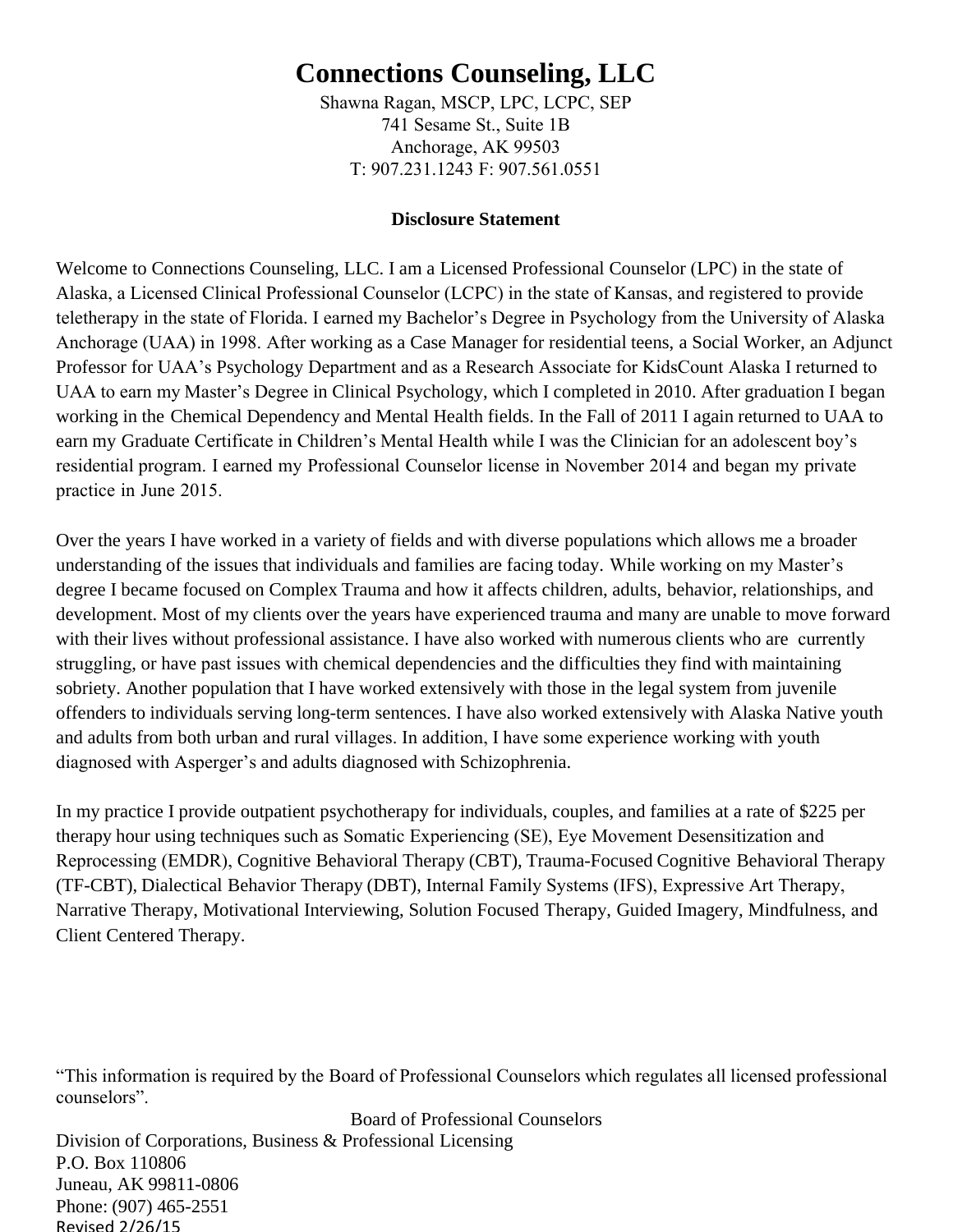# **Connections Counseling, LLC**

Shawna Ragan, MSCP, LPC, LCPC, SEP 741 Sesame St., Suite 1B Anchorage, AK 99503 T: 907.231.1243 F: 907.561.0551

#### **Notice of Privacy Practices:**

**THIS NOTICE DESCRIBES HOW PSYCHOLOGICAL AND MEDICAL INFORMATION ABOUT YOU MAY BE USED AND DISCLOSED AND HOW YOU CAN GET ACCESS TO THIS INFORMATION. PLEASE REVIEW IT CAREFULLY.** Connections Counseling, LLC is a private mental health office. This notice will become effective on 2/26/15.

Your health record contains personal information about you and your past, present, or future mental health, and related health care. It is referred to as Protected Health Information (PHI). We are required by law to maintain privacy of PHI and to provide you with notice of our legal duties and privacy practices with respect to PHI. We are required to abide by the terms of the notice of Privacy Practices at any time. Any new notice of Privacy Practices will be effective for all PHI that we maintain currently at the time. We will provide you with a copy of the revised notice of Privacy Practices by providing it to you at your next appointment, or by sending a copy to you in the mail upon request.

We may use or disclose your protected health information (PHI) for treatment, payment, and health care operation purposes without your consent. To help clarify these terms, here are some definitions:

- **Protected Health Information (PHI)** refers to information in your health record that could identify you.  $\bullet$
- *Treatment* is when we provide, coordinate, or manage your health care and other services related to our health care. ă An example of treatment would be when we consult with another health care provider, such as your physician or another mental health provider.
- *Payment* is when we obtain reimbursement for your health care. Examples of payment related activities are: making a determination of eligibility or coverage for insurance benefits and processing claims with you insurance company.
- *Health Care Operations* are activities that relate to the performance and operation of our practices. We may use or disclose, as needed your PHI in order to support our business activities. For example, we may share your PHI with third parties that perform various business activities for our practice billing, typing, and answering services provided with whom we have a written contract.
- *Use* applies to activities we perform within our offices.
- *Disclosure* applies to activities outside of our office such as releasing, transferring, or providing access to information about you to other parties.

We may use or disclose PHI for purposes outside of treatment, payment, or health care operations when your appropriate authorization is obtained. An authorization is written permission about and beyond the general consent that permits only specific disclosures. In those instances when we are asked for information for purposes outside of treatment, payment, or health care operation, we will obtain an authorization from you before releasing your Psychotherapy Notes. Psychotherapy Notes are notes that your therapist or medical provider have made about your conversation during individual, group, couple, of family counseling sessions. These notes are given greater degree of protection than PHI.

You may revoke all such authorizations (of PHI or Psychotherapy Notes) at any time, provided each revocation is in writing. You may not revoke an authorization to the extent that (1) we have relied on that authorization; or (2) if the authorization was obtained as a condition of obtaining insurance coverage. The insurer has the right to contest the claim under the policy.

We may use or disclose PHI without your consent or authorization in the following circumstances:

- **Child abuse or neglect.** If we, in the performance of our occupational duties, have reasonable cause to suspect that a child has suffered, or might suffer, harm as result of child abuse or neglect, we must immediately report the harm to the appropriate authority.
	- o *Child abuse or neglect* means the physical injury or neglect, mental injury, sexual abuse, sexual exploitation, or maltreatment of a child under the age of 18 by a person under circumstances that indicate that the child's health or welfare is harmed or threatened thereby.
- **Adult and domestic abuse.** If we, in the performance of our occupational duties, have reasonable cause to believe  $\bullet$ that a vulnerable adult suffers from abandonment, exploitation, abuse, neglect, or self-neglect, then we must report the belief to the appropriate authority. We must also report incidents of abuse of any disabled persons disclosed to our therapist/medical provider by you.